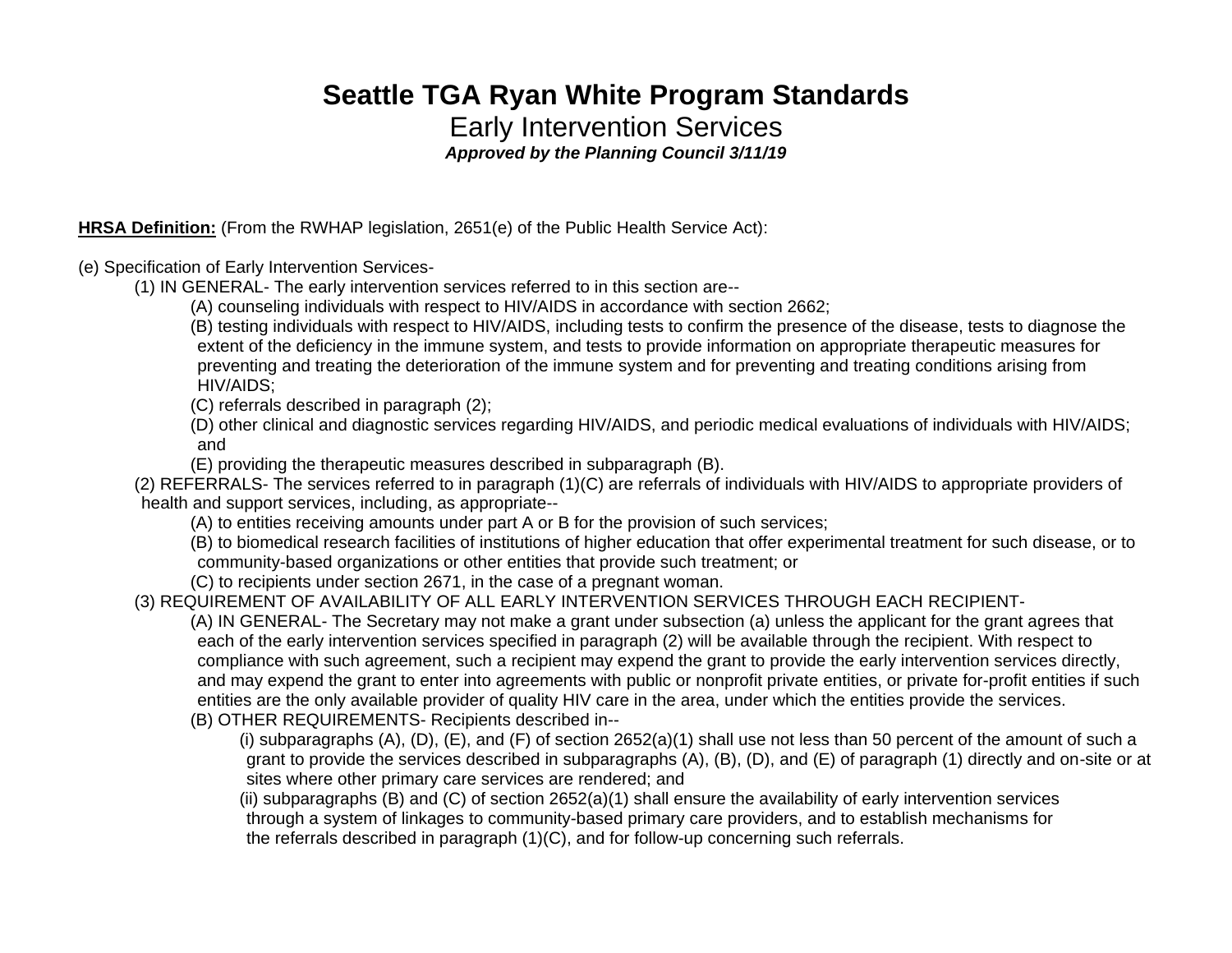#### **Program Guidance:**

The elements of EIS often overlap with other services category descriptions; however, EIS is the combination of such services rather than a stand-alone service. RWHAP Part recipients should be aware of programmatic expectations that stipulate the allocation of funds into specific service categories.

- RWHAP Parts A and B EIS services must include the following four components:
	- o Targeted HIV testing to help the unaware learn of their HIV status and receive referral to HIV care and treatment services if found to be HIV-infected
		- Recipients must coordinate these testing services with other HIV prevention and testing programs to avoid duplication of efforts
		- HIV testing paid for by EIS cannot supplant testing efforts paid for by other sources
	- o Referral services to improve HIV care and treatment services at key points of entry
	- o Access and linkage to HIV care and treatment services such as HIV Outpatient/Ambulatory Health Services, Medical Case Management, and Substance Abuse Care
	- $\circ$  Outreach Services and Health Education/Risk Reduction related to HIV diagnosis.

**Seattle TGA Definition (includes directives):** Programs in this category must address one of the populations of color disproportionately affected by HIV within the TGA: Foreign Born Blacks, African Americans, Latinx, Native American/Alaskan Native, or Pacific Islander.

#### **1.0 General Standards**

| <b>STANDARD</b>                                                                                                            | ASURE<br>ME                                   |
|----------------------------------------------------------------------------------------------------------------------------|-----------------------------------------------|
| $T^{\wedge}$<br>White<br>adheres to Seattle<br>Standards<br>Genera'<br>Program<br>לvan<br>.oaram<br>1.322<br>.GA<br>iei di | Pan<br>adherence ;<br>site<br>visit documents |

#### **2.0 EIS – HIV Testing & Targeted Counseling Services**

|     | <b>STANDARD</b>                                                                                                                                                                                                                                                                                                                  | <b>MEASURE</b>                                                                                                       |
|-----|----------------------------------------------------------------------------------------------------------------------------------------------------------------------------------------------------------------------------------------------------------------------------------------------------------------------------------|----------------------------------------------------------------------------------------------------------------------|
| 2.1 | Part A funds are used for HIV testing only where existing federal, state, and local<br>funds are not adequate, and Ryan White funds will supplement and not supplant<br>existing funds for testing.                                                                                                                              | Fiscal monitoring site visits document adherence.                                                                    |
| 2.2 | HIV Testing and Counseling providers will operate in accordance with local, state, and<br>federal guidelines and adhere to standards appropriate for the setting where services<br>are being delivered:<br><b>Public Health Settings</b><br><b>Health Care Settings</b><br>Outreach or Social Network Settings (e.g. bathhouses) | Documentation that HIV testing and counseling activities<br>and methods meet local, state, and federal requirements. |
| 2.3 | Rapid testing must adhere to established quality assurance guidelines and protocols.                                                                                                                                                                                                                                             | Documentation that HIV rapid testing activities and methods<br>meet CDC and state requirements.                      |
| 2.4 | Client-level data (except for residence within the TGA) is not required for clients<br>whose HIV status is negative or unknown.                                                                                                                                                                                                  | Documentation in the client record.                                                                                  |
| 2.5 | Client-level data is required for all individuals who receive a reactive HIV test result.                                                                                                                                                                                                                                        | Documentation in the client record.                                                                                  |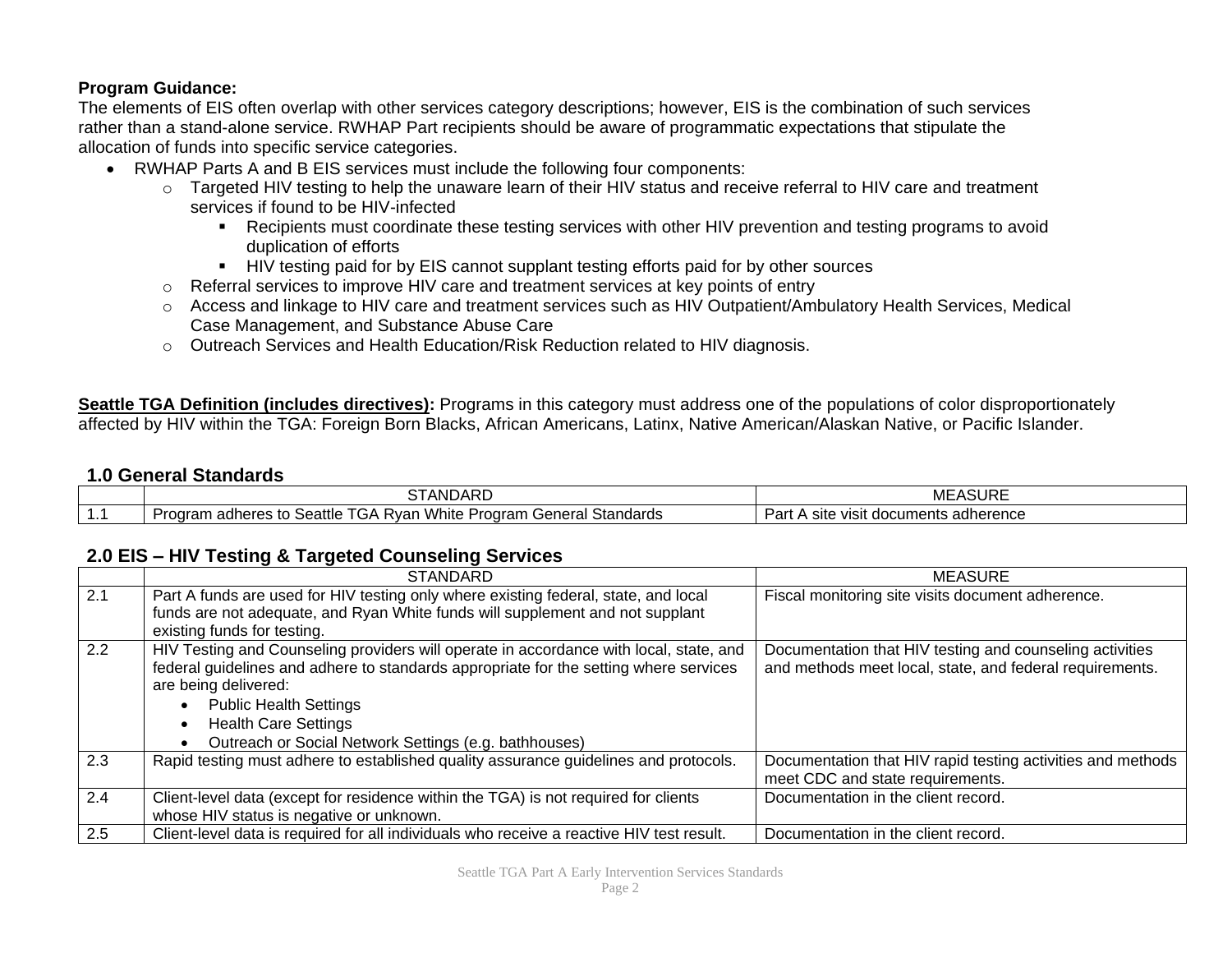### **3.0 EIS – Referral & Linkage Services**

|                  | <b>STANDARD</b>                                                                                                                                                                                                                                                                                                                                                                                                                                                                                                                                                                                                                                                                                                                                                                                                                                                 | <b>MEASURE</b>                                                                                                                                                                                                                                                                                                         |
|------------------|-----------------------------------------------------------------------------------------------------------------------------------------------------------------------------------------------------------------------------------------------------------------------------------------------------------------------------------------------------------------------------------------------------------------------------------------------------------------------------------------------------------------------------------------------------------------------------------------------------------------------------------------------------------------------------------------------------------------------------------------------------------------------------------------------------------------------------------------------------------------|------------------------------------------------------------------------------------------------------------------------------------------------------------------------------------------------------------------------------------------------------------------------------------------------------------------------|
| $\overline{3.1}$ | Agencies operating in non-clinical settings must establish memoranda of<br>understanding (MOUs) with key points of entry into care (i.e. FQHCs, Public Health<br>clinics, private clinics) to facilitate access to health care for those individuals with a<br>reactive HIV test result.                                                                                                                                                                                                                                                                                                                                                                                                                                                                                                                                                                        | MOUs available for inspection during contract monitoring<br>site visits.                                                                                                                                                                                                                                               |
| $\overline{3.2}$ | All individuals with a reactive HIV test result will receive referrals to services critical<br>to achieving optimal health within 3 days of notification of HIV status.                                                                                                                                                                                                                                                                                                                                                                                                                                                                                                                                                                                                                                                                                         | Documentation in the client record that active referrals to<br>critical care services were made. Documentation must<br>include:<br>Date of referral<br>$\bullet$<br>Evidence of client acceptance or refusal of the<br>referral(s)<br>Active steps to ensure follow-up by clients who<br>accept the referral(s)        |
| 3.3              | All individuals with a reactive HIV test result must be offered voluntary partner<br>counseling and referral services delivered by a provider approved by PHSKC.                                                                                                                                                                                                                                                                                                                                                                                                                                                                                                                                                                                                                                                                                                | Documentation in the client record that partner services<br>were offered to the client. Documentation must include:<br>Date of referral to partner services<br>Evidence of client acceptance or refusal of the<br>referral                                                                                             |
| 3.4              | All individuals with a reactive HIV test result are linked to health care and supportive<br>services within 30 days of referral.                                                                                                                                                                                                                                                                                                                                                                                                                                                                                                                                                                                                                                                                                                                                | Documentation in the client record of linkage to care<br>services/EIS programs. Documentation must include:<br>Date of linkage to care<br>Evidence of client acceptance or refusal<br>Active steps to ensure follow-up by clients who<br>accept the services.                                                          |
| $\overline{3.5}$ | Linkage to Care services will include all of the following:<br>Intake that includes collection of required demographic and eligibility data<br>and evaluates client's medical and psychosocial needs as well as potential<br>barriers to accessing services<br>Initial Laboratory testing (for newly diagnosed individuals or those out of<br>$\bullet$<br>care more than 12 months)<br>Referrals to primary care and support services based on individual needs<br>$\bullet$<br>Follow-up, Transition and Case Closure (based on client need) All<br>$\bullet$<br>individuals who have a reactive HIV test result and refuse referrals to<br>services critical to achieving optimal health, will be contacted by the agency<br>within 30 days to determine barriers (e.g. cultural competency, stigma, etc.)<br>and make a client focused plan for resolution. | Documentation in the client record includes:<br>Completed Intake<br>$\bullet$<br>Initial Laboratory test results<br>Referrals to all primary care and support services<br>Linkage completed for clients who accept referrals<br>Case notes summarizing all follow-up, transition,<br>and case closure (as applicable). |